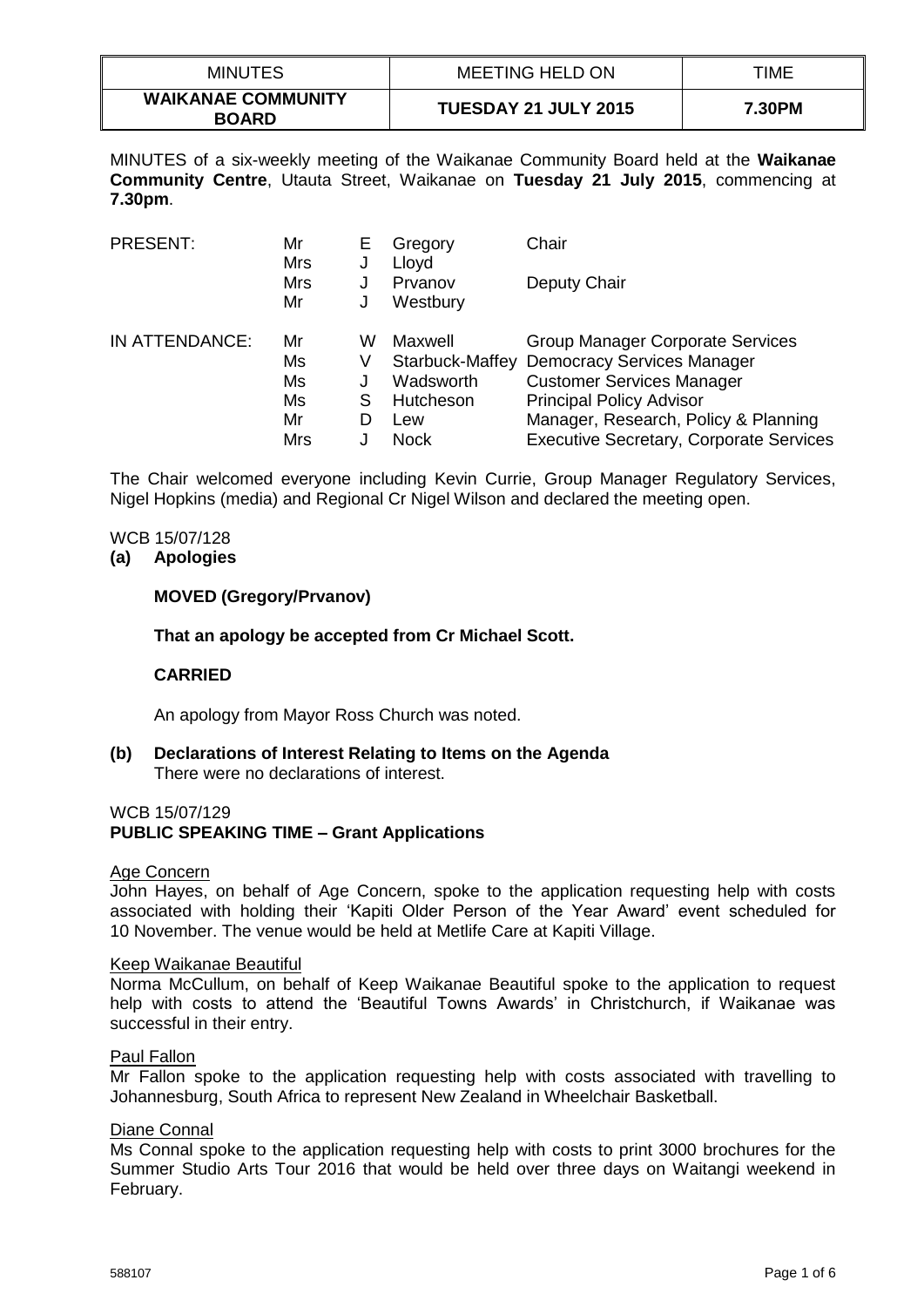| <b>MINUTES</b>                            | MEETING HELD ON             | TIME   |
|-------------------------------------------|-----------------------------|--------|
| <b>WAIKANAE COMMUNITY</b><br><b>BOARD</b> | <b>TUESDAY 21 JULY 2015</b> | 7.30PM |

## Christine Lenk

Ms Lenk spoke to the application requesting help with costs for hall hire to hold a six-week programme of exercise/stress management classes for cancer patients in the Kāpiti area.

### Kapiti Concert Orchestra

Frances Tull, on behalf of the Kapiti Concert Orchestra, spoke to their application requesting help with costs of hall hire at the Waikanae Memorial Hall for rehearsals and performance of their Concert on 8 August 2015.

### WCB 15/07/130 **PUBLIC SPEAKING TIME – other issues**

### Murray Bridges

Mr Bridges gave congratulations to the planting at the southern entrance to Waikanae but felt they had been planted in the wrong area, being too close to the footpath and should have been planted out in the open facing the road bridge up the bank.

The Chair advised that Mr Bridges' concerns would be passed onto Council staff.

### Charles Norwood

Mr Norwood, on behalf of the Olde Waikanae Beach Preservation Society, advised that their Group would be applying to be an Incorporated Society and would complete a grant application to the Waikanae Community Board for help with the registration disbursement cost as suggested by the Board. The Group was looking forward to working collaboratively with the Council.

### Nigel Wilson

Regional Cr Wilson gave updates on the following:

- An action plan was in place for Mr Wellborne's request from the last meeting;
- Proposed changes to bus route 280 to include the Seddon/Elizabeth Street areas. The Board and community were encouraged to identify the need for a bus service and it was suggested that the Council carry out a local residents' survey to receive input from the community.
- Waikanae Hotel Parking work was expected to start by the end of September and the design of the car park would come to the Waikanae Community Board for consultation.

The Chair thanked Cr Wilson for his updates and commented that the local group 'Destination Waikanae' was very good at promoting the Waikanae area and they may be willing to help with feedback from the community around the proposed bus route change.

### WCB 15/07/131 **CONSIDERATION OF APPLICATIONS FOR FUNDING (Corp-15-1642)**

## **MOVED (Westbury/Lloyd)**

**The Waikanae Community Board grants Paul Fallon a grant of \$500 from the discretionary fund, to help with costs associated with travelling to Johannesburg, South Africa to represent New Zealand in Wheelchair Basketball.**

### **CARRIED**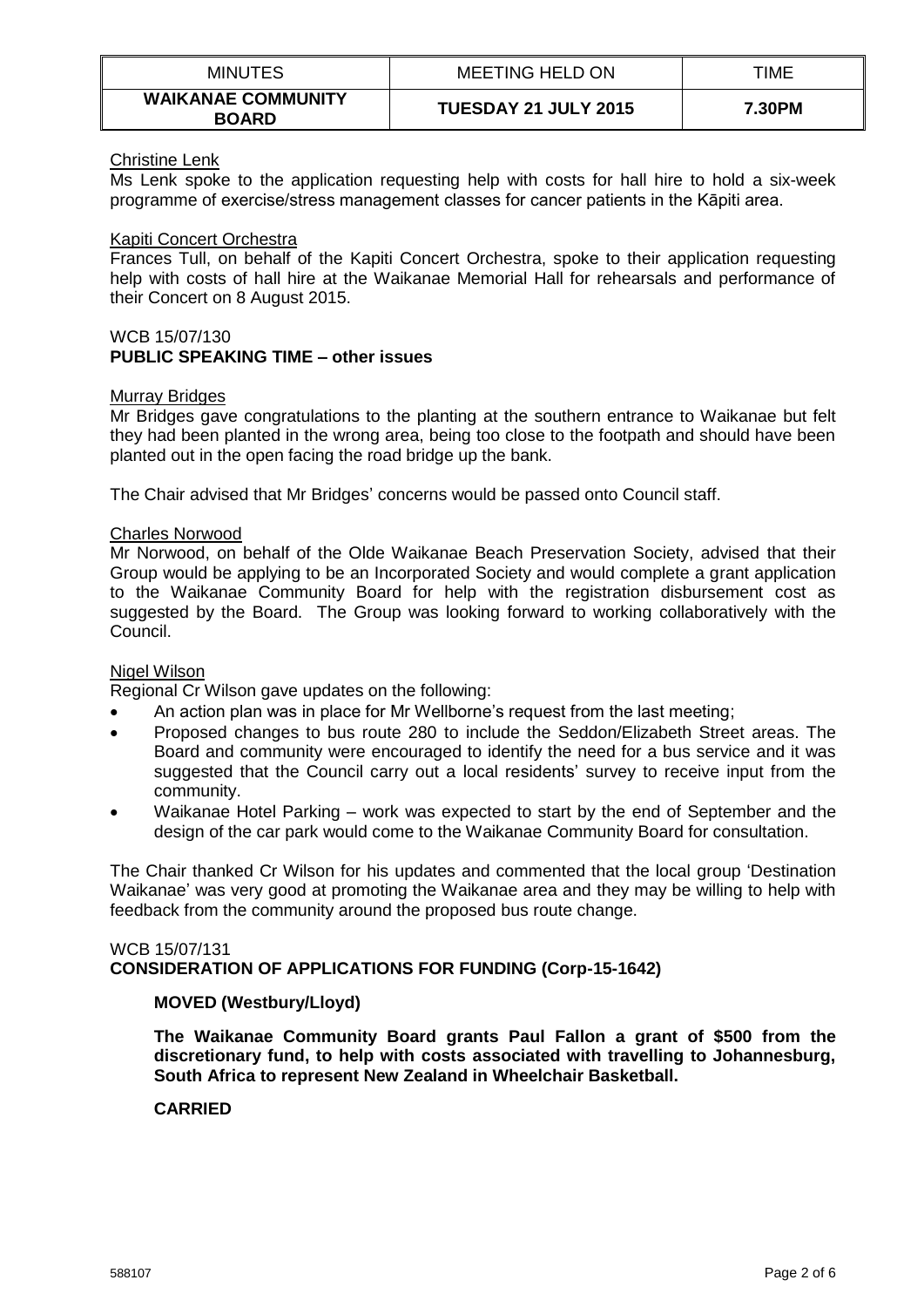| <b>MINUTES</b>                            | MEETING HELD ON      | TIME   |
|-------------------------------------------|----------------------|--------|
| <b>WAIKANAE COMMUNITY</b><br><b>BOARD</b> | TUESDAY 21 JULY 2015 | 7.30PM |

### **MOVED (Prvanov/Westbury)**

**The Waikanae Community Board grants the Kapiti Concert Orchestra a grant of \$500 from the discretionary fund to cover the cost of hall hire at the Waikanae Memorial Hall for rehearsals and performance of their Concert on 8 August 2015.**

### **CARRIED**

Board Members asked for more clarity on Christine Lenk's application, so it would lie on the table until more information was received.

Board Members agreed to let Keep Waikanae Beautiful's application lie on the table until the next meeting when it would be known whether Waikanae had been successful in the quest to become a beautiful town.

### **MOVED (Gregory/Lloyd)**

**The Waikanae Community Board grants Diane Connal a grant of \$500 from the promotion fund to help with costs to print 3000 brochures for the Summer Studio Arts Tour 2016.**

### **CARRIED**

**MOVED (Lloyd/Gregory)**

**The Waikanae Community Board grants Age Concern a grant of \$500 plus GST from the promotion fund to help with costs associated with holding their 'Kapiti Older Person of the Year Award' event.**

# **CARRIED**

# WCB 15/07/132 **UPDATE: Old Waikanae Beach Preservation Society**

Sam Hutcheson, Principal Policy Advisor gave a presentation on "FutureKāpiti: Waikanae Beach", covering:

- **•** Drivers
- Working Together
- Community Deliberation
- Making community aspirations real in statutory processes
- Next Steps

Darryl Lew gave a brief summary of the District Plan process and Local Outcome Statement.

The Chair thanked Ms Hutcheson and Mr Lew for their presentation and updates.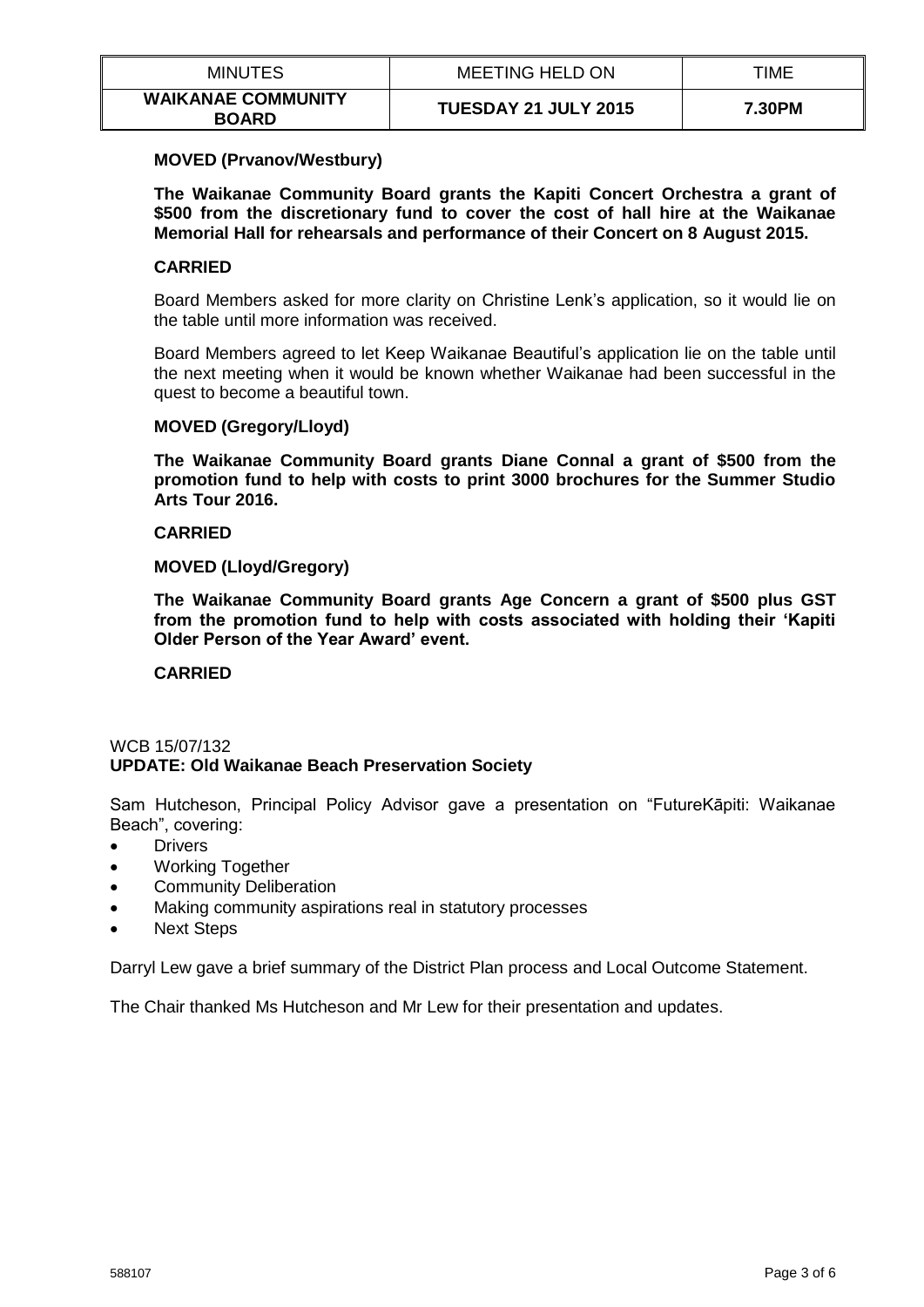| <b>MINUTES</b>                            | MEETING HELD ON      | TIME   |
|-------------------------------------------|----------------------|--------|
| <b>WAIKANAE COMMUNITY</b><br><b>BOARD</b> | TUESDAY 21 JULY 2015 | 7.30PM |

### WCB 15/07/134

**2015 REPRESENTATION REVIEW – Council's Initial Proposal (Corp-15-1626)**

Vyvien Starbuck-Maffey, Democracy Services Manager spoke to the report.

## **MOVED (Prvanov/Lloyd)**

**That the Waikanae Community Board notes the decision made by Council on 18 June 2015 on its initial proposal for representation arrangements and basis of election for the 2016 local body elections, as required by the Local Electoral Act 2001, and:**

**Wishes to make a submission on the initial proposal, including the wish to be heard, noting the deadline of 31 July 2015, and authorises the Chair to provide the final signoff of the submission, and**

**Recommends to Council that the initial proposal be varied in the following ways and for the reasons outlined below:**

**The Board supports the Council's initial proposal with regard to the proposed boundary change between the Waikanae and Ōtaki Wards, but requests that this change also include meshblock 1998404 which would see the residents of the Waikanae Downs area (and specifically those of Aston Road/Kebbel Drive) included in the Waikanae Ward and Waikanae Community Board. The reason the Board is requesting this variation is to avoid splitting a community of interest, as per section 19V(3)(ii) of the Local Electoral Act 2001.**

**CARRIED**

### WCB 15/07/133 **WCB MEMBERS' BUSINESS**

**(a) Leave of Absence**

**MOVED (Westbury/Gregory)**

**That the Waikanae Community Board grants Jill Lloyd leave of absence from 31 August to 10 September 2015.**

**CARRIED**

# **(b) Matters of an Urgent Nature**

There were no matters of an urgent nature.

# **(c) Community Board Members' Activities**

- Jocelyn Prvanov . Attended a Pharazyn Reserve Focus Group and discussed an action plan around their 2015/16 budget. Work continuing around the Reserve
	- Kapanui School opening of the Multi- Purpose Turf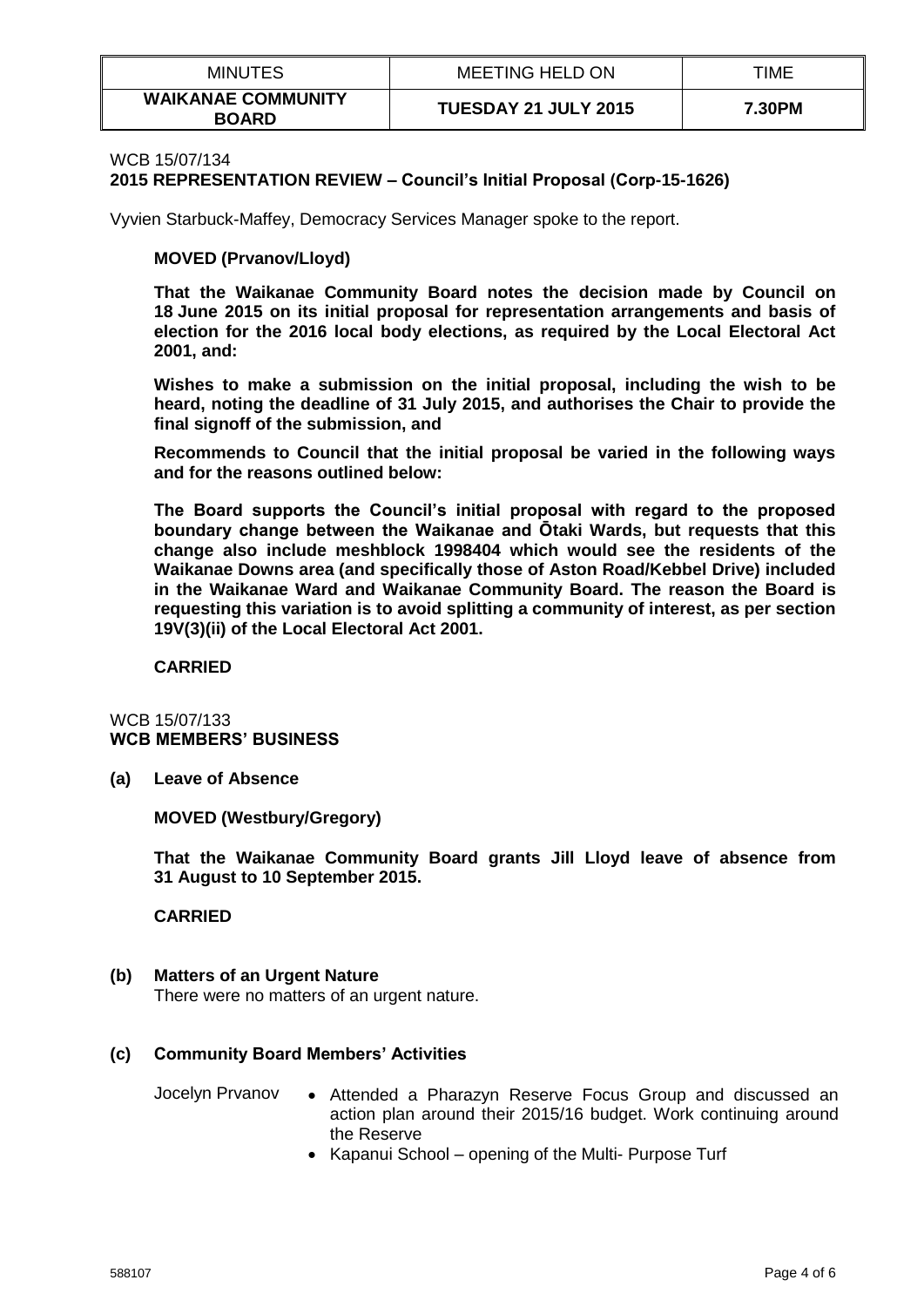| <b>MINUTES</b>                            | <b>MEETING HELD ON</b>      | TIME   |
|-------------------------------------------|-----------------------------|--------|
| <b>WAIKANAE COMMUNITY</b><br><b>BOARD</b> | <b>TUESDAY 21 JULY 2015</b> | 7.30PM |

| Jill Lloyd          | • In discussions around the resurrection of Waikanae's Show Day<br>Looking into details around setting up Carols in Mahara place at<br>$\bullet$<br>Christmas (12 December at 12 noon)<br>• Meeting with the Chair of the Disability Action Group to discuss<br>disability access at Waikanae Park |
|---------------------|----------------------------------------------------------------------------------------------------------------------------------------------------------------------------------------------------------------------------------------------------------------------------------------------------|
| James Westbury      | Parking Review meeting - discussed potential solutions on parking<br>issues around Waikanae.                                                                                                                                                                                                       |
| <b>Eric Gregory</b> | • Council meetings<br>• Community Liaison Group<br><b>Judging of Community Awards</b><br>• Pharazyn Reserve Committee<br>• Met with the Group 'Go Underground'<br>• Cut the ribbon to open the new Kapanui School Multi-Purpose Turf                                                               |

# WCB 15/07/135 **CONFIRMATION OF MINUTES: 16 June 2015**

# **MOVED (Gregory/Prvanov)**

**That the minutes of the Waikanae Community Board meeting held on 16 June 2015 adopted as a true and correct record of that meeting.** 

### **CARRIED**

### **Matters Under Action**

The Chair spoke to the paper.

### Consent Application – 43 Te Moana Road, Waikanae

All information requested by the Council had been received. Next step was to assess the notification and Board Members would be informed of any progress.

### Welcome/Farewell to Waikanae Sign

Council's Communications Team and the Town Centre Project Manager had offered to help with the competition for new signs both at the southern and northern entrance to Waikanae and it would be open to the Waikanae community including local schools and artists and graffiti artists.

Board Members also liked the idea of local artwork being placed on various static structures around the area and it was suggested that Board Members could liaise with the Councillor on the Public Arts Panel.

Ideas would come back to the Board for their consideration.

### Gardens around the Railway Station

The Council was in the process of liaising with Greater Wellington Regional Council on their plans for the gardens and the Board would be kept informed.

### Emergency Rail Crossing

Greater Wellington Regional Council would be visiting the site to look at options and solutions.